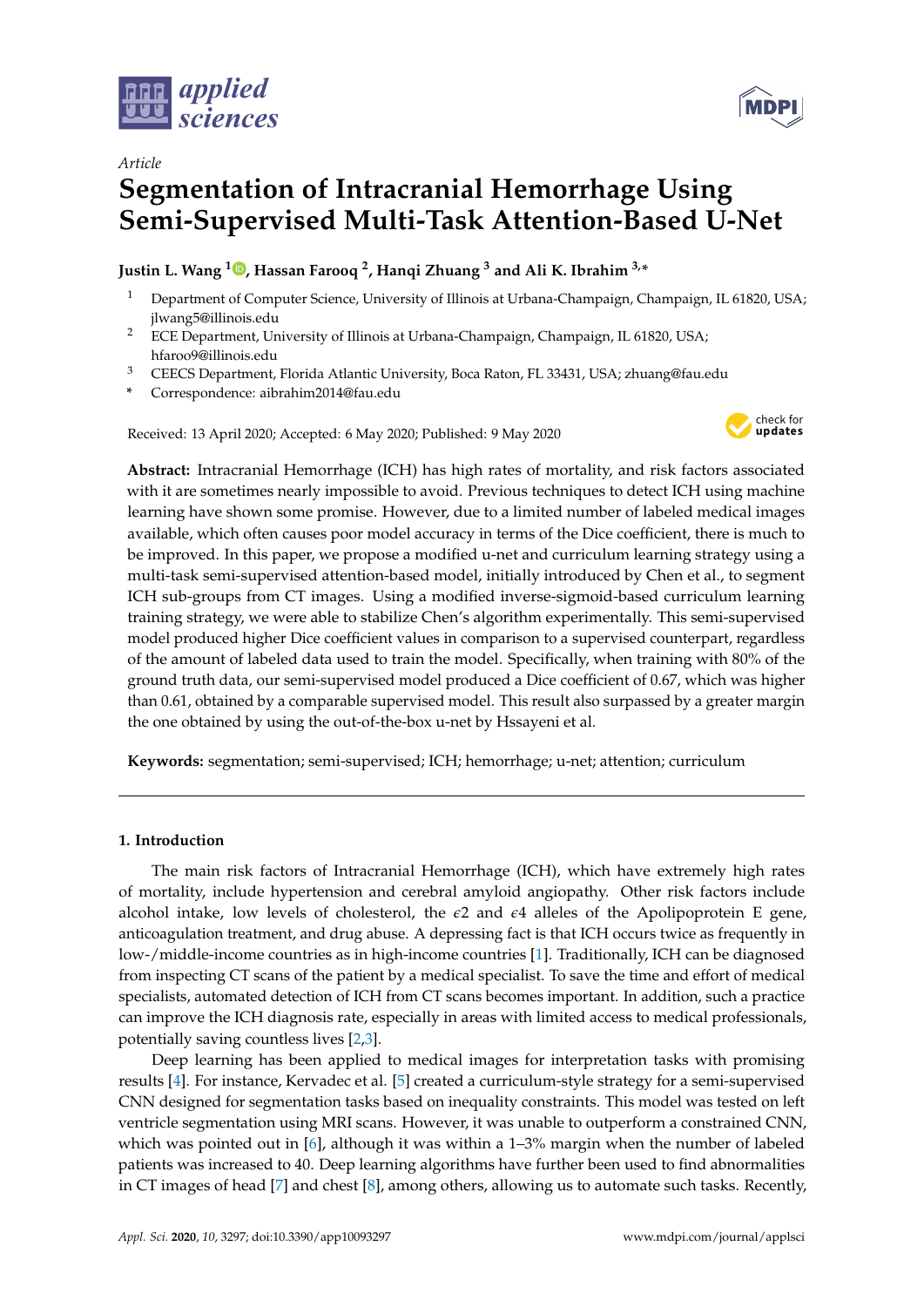deep learning has found applications in hemorrhage detection. Many researchers have focused on solving this problem by either directly detecting ICH in general or a specific sub-group of ICH in a given image [\[9–](#page-9-8)[11\]](#page-10-0). Most have used small datasets simply due to the limited availability of medical image data [\[12–](#page-10-1)[14\]](#page-10-2). As regards the ICH sub-groups, they were classified as follows: Intraventricular (IVH), Intraparenchymal (IPH), Subarachnoid (SAH), Epidural (EDH), and Subdural (SDH). Others have worked on segmentation in order to highlight the specific regions where the ICH lies, assuming one was present [\[15,](#page-10-3)[16\]](#page-10-4). Yuh et al. [\[17\]](#page-10-5) used basic pattern recognition techniques in conjunction with a threshold-based algorithm in order to detect ICH, demonstrating 98% sensitivity with 59% specificity for ICH detection.

Shahangian et al. [\[18\]](#page-10-6) proposed a hemorrhage detection algorithm using a variant of distance regularized level set evolution along with shape and texture features to detect and extract these regions. This method was deemed to work well with certain hemorrhage types, such as EDH, where obvious borders exist, in which case it was able to achieve a similarity rate above 75%. However, it preformed quite poorly with other types of hemorrhage, such as SDH, where it achieved below a 40% similarity rate. Kuo et al. [\[19\]](#page-10-7) created a fully convolutional neural network based on the PatchFCN model [\[20\]](#page-10-8) and trained on a dataset of approximately 4400 CT scans. Their model was then run on 200 test images, with the results being compared to those of four American Board of Radiology certified radiologists. It was observed that their model beat two of the said radiologists. These results were based on a binary decision as to whether or not an ICH was present in a given image with a segmentation task not in consideration. Another paper by Chilamkurthy et al. [\[4\]](#page-9-3) introduced four algorithms for detecting sub-types of ICH trained on a large dataset containing nearly 300,000 CT scans. The average sensitivity was 92%, but the average specificity fell short at only 68% [\[17\]](#page-10-5). Much more recently, a paper by Hssayeni et al. detailed the use of a conventional u-net to detect ICH regions in CT scans. Their low Dice coefficient of 0.31 based on a five-fold cross-validation left room for improvement [\[2\]](#page-9-1). Cho et al. [\[21\]](#page-10-9) introduced affinity graphs, an undirected weighted graph representing pixel connectivity, where classes with each affinity were defined with a segmentation mask and indicator function. This model was based on a traditional u-net architecture with an additional graph-based segmentation network following the output of the u-net. Their results produced a Dice score of 0.623, marginally beating a conventional u-net.

Previous work involving unsupervised image segmentation has proven to perform reasonably well compared to supervised alternatives, especially in the context of medical image segmentation [\[22\]](#page-10-10). A paper by Moriya et al. [\[23\]](#page-10-11) proposed a deep representation learning approach of unsupervised segmentation clustering to combat the low amount of available labeled medical image data. This was done by learning deep feature representations of training patches from a given image with joint unsupervised learning. Other unsupervised techniques, including autoencoders [\[24\]](#page-10-12), restricted Boltzmann machines [\[25\]](#page-10-13), deep belief networks [\[26\]](#page-10-14), deep Boltzmann machine [\[27\]](#page-10-15), and generative adversarial networks [\[28\]](#page-10-16), have been studied, but not many could reach the level achieved by traditional supervised learning techniques [\[29](#page-10-17)[,30\]](#page-10-18).

Semi-supervised learning has become a popular learning technique in recent years. Much analysis has been done on this technique and its usefulness [\[31\]](#page-11-0). With the scarcity of labeled medical data, the use of semi-supervised learning has become an attractive alternative. Researchers recently introduced a method called Dynamic Self-Training and Class-Balanced Curriculum (DST-CBC), specifically for semi-supervised semantic segmentation with the ability to exploit all unlabeled data by training with pseudo-labels. This approach was shown to beat narrowly other state-of-the-art models on the PASCAL VOC 2012 and Cityscapes datasets [\[32\]](#page-11-1). In some instances, semi-supervised learning techniques performed better than their supervised counterparts. For instance, Bortsova et al. [\[33\]](#page-11-2) introduced a semi-supervised segmentation method that consistently learned under transformations, obtaining a higher segmentation accuracy than that of supervised learning.

In this paper, we introduce a modified u-net and curriculum learning strategy, using a semi-supervised model based on an earlier work by Chen et al. [\[34\]](#page-11-3), to perform semantic segmentation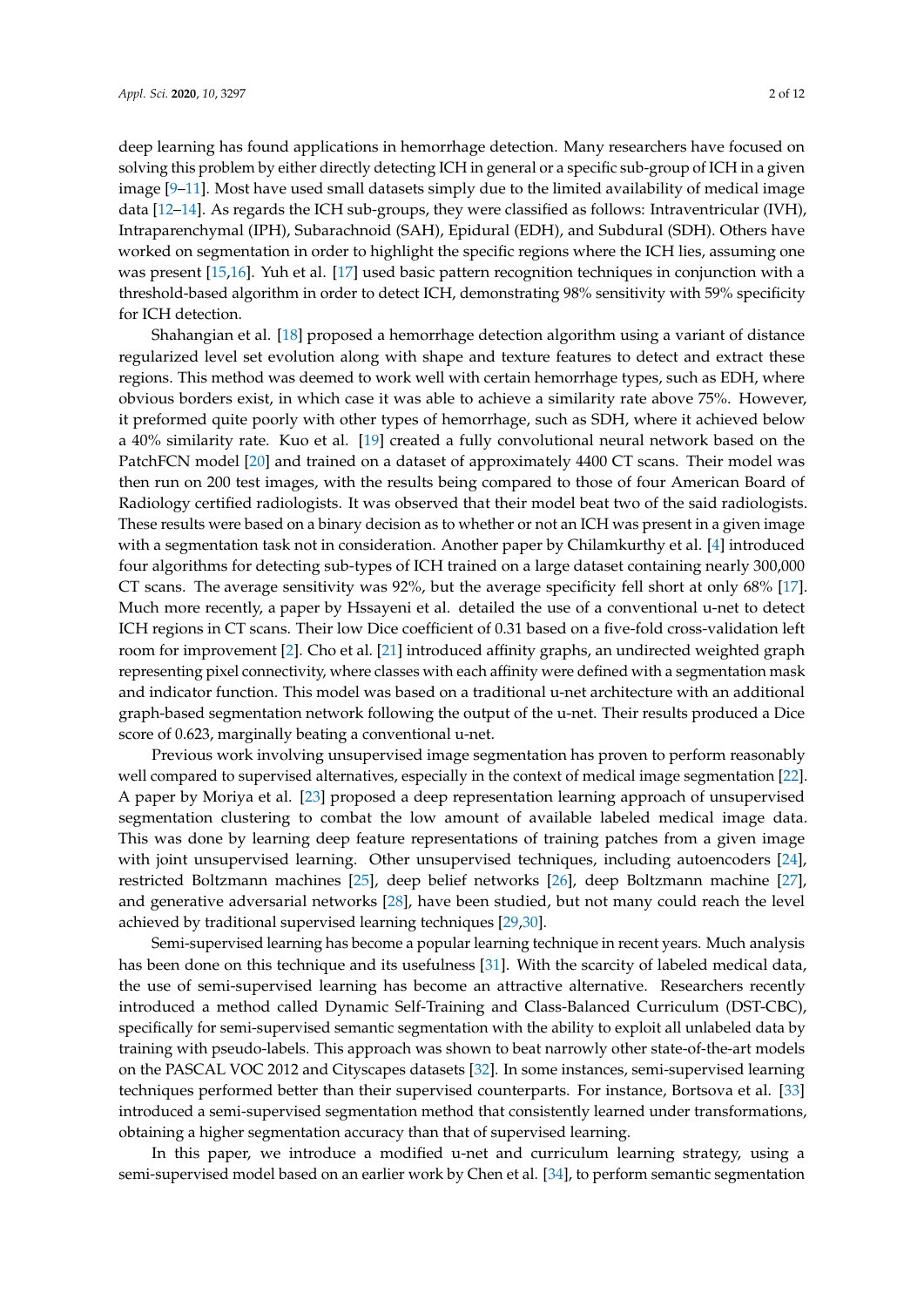on a small dataset of ICH obtained from the Al Hilla Teaching Hospital in Iraq [\[2\]](#page-9-1). We also used the RSNA Intracranial Hemorrhage Detection dataset as a collection of unlabeled images to test our semi-supervised learning strategy. The newly-adopted curriculum learning technique augmented Chen's joint training strategy, which made the algorithm more stable. By employing a modified u-net in the encoder, we also reduced model overfitting due to over-parameterization.

The rest of this paper is organized as follows: Sections [2](#page-2-0)[–4](#page-3-0) introduce semi-supervised learning, the U-Netarchitecture, and attention, respectively. Section [5](#page-3-1) details the experimental methods and procedures. Results are presented in Section [6,](#page-6-0) and concluding remarks are given in Section [7.](#page-8-0)

## <span id="page-2-0"></span>**2. Semi-Supervised Learning**

As has been mentioned before, in the field of automatic medical imaging, where it may involve the task of segmentation or classification, properly labeled data are difficult to obtain. For example, the RSNA Intracranial Hemorrhage Detection Dataset [\[35\]](#page-11-4) required the collaboration of over four universities and more than 60 volunteers to label CT scans manually. Medical datasets set up for semantic segmentation training require even more resources, because professionally trained pathologists and radiologists need to draw the boundaries of hemorrhage regions manually for thousands of samples.

The difficulty in obtaining datasets large enough to take advantage of the innovations in the field of deep learning has inspired a new way of training, semi-supervised learning. Semi-supervised learning is able to use a large repertoire of unlabeled data along with a small number of labeled samples to create robust classifiers [\[36\]](#page-11-5). This is especially relevant to tasks involving semantic segmentation of medical images, where CT scan machines generate unlabeled data in the order of hundreds every hour. A properly trained classifier can label a sequence of CT images in a fraction of a second, while it may take a professionally trained radiologist a few minutes to label a single sample [\[37\]](#page-11-6).

Formally, the goal of semi-supervised learning is to learn a function  $f: X \rightarrow Y$  using a (potentially noisy) set of labeled data,  $(x_1, y_1)$ , ...,  $(x_n, y_n)$  and a set of unlabeled data  $(x_{n+1}, ..., x_{n+k})$  subject to *n*  $\ll$  *k* with the assumption that ∀*x*<sup>*i*</sup> ∈ *X*. The principle advantage to semi-supervised learning boils down to improving generalization and reducing overfitting on the training set. By forcing the network to learn features corresponding to a larger dataset, we effectively regularized our network against non-generalizing local minima that existed within the training process. In this paper, we solved this problem by using an autoencoder with a modified u-net initially proposed by Chen et al. [\[34\]](#page-11-3) on two separate, independent sources of data detailed in Section [5.1.](#page-3-2)

#### **3. U-Net**

The difficulty of procuring large, high-quality datasets revolving around medical imagery created the need for a new type of network, u-nets. These networks are well suited for segmentation tasks, which was proven by the network's victory while in its infancy in the EMsegmentation challenge at ISBI2012 [\[38\]](#page-11-7). Without any fully-connected layers, the resulting segmentation map simply consists of pixels for which a full context is revealed in a given image, allowing for the seamless segmentation of large images through an overlap-tile strategy. These techniques work for high resolution images that otherwise would be difficult to analyze due to current GPU memory limitations [\[39\]](#page-11-8).

The architecture of u-nets is based on fully-convolutional networks, consisting of convolutional, deconvolutional, upsampling, and pooling layers. Each u-net is made up of a contracting encoder, which analyzes the entirety of the input image, and an expansive decoder, which produces a full-size segmentation [\[40](#page-11-9)[,41\]](#page-11-10). More specifically, the encoder is a typical Convolutional Neural Network (CNN) with multiple convolutions followed by a Rectified Linear Unit (ReLU) and a  $2 \times 2$  max pooling operation. It is followed by the decoder, which combines feature information through a  $2 \times 2$  up-convolution [\[39\]](#page-11-8). Usually, these networks use 2D inputs and outputs, although other similar networks have been produced to operate on 3D data. One such network was described in a paper by Çiçek et al. [\[40\]](#page-11-9).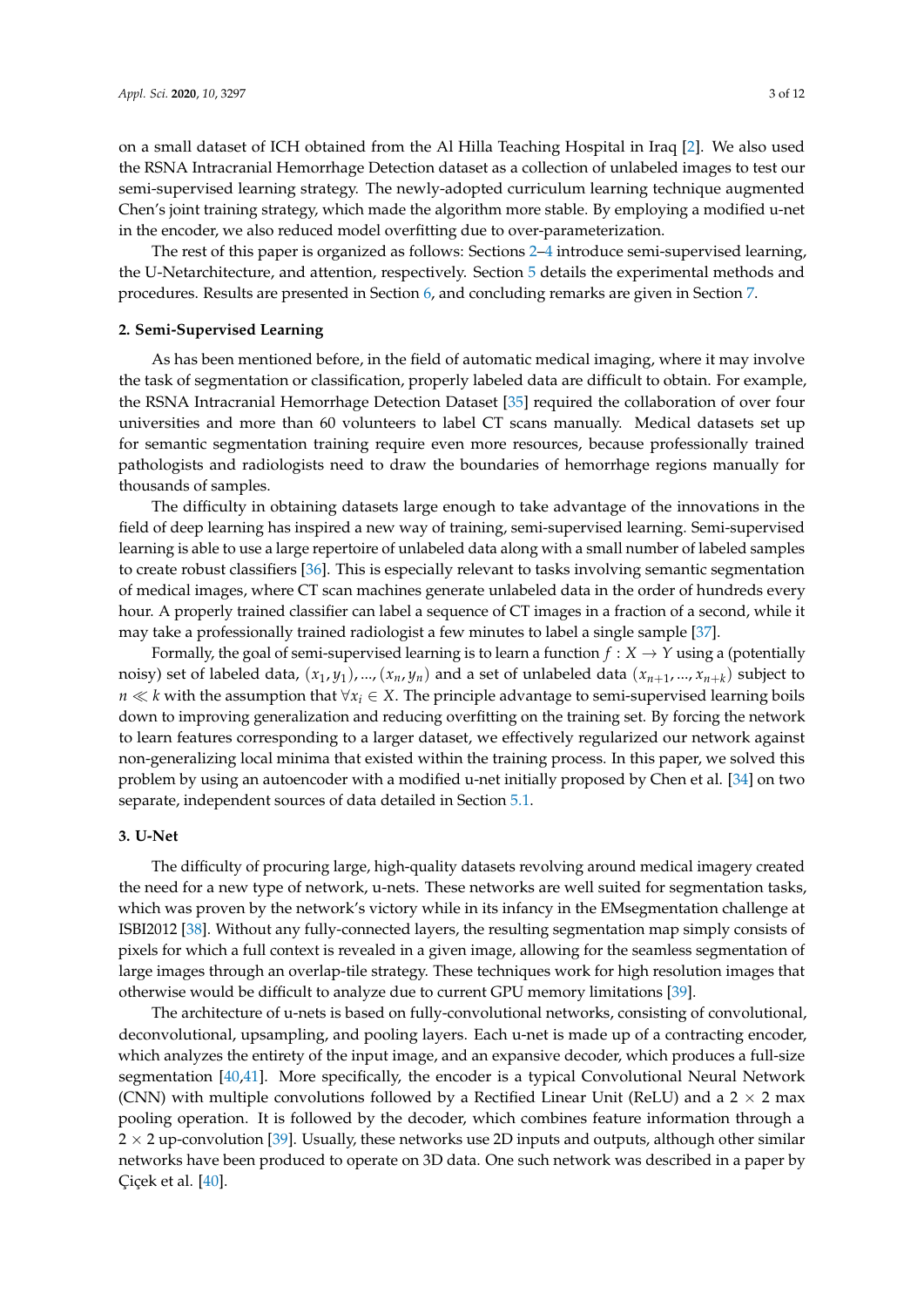The architecture of the u-net focuses on the following two objectives: (1) capturing and summarizing coarse-grained features and (2) using fine-grained information for inference. By adding a contracting and expanding autoencoder structure, the u-net can achieve the first objective despite its exponentially large receptive field (which grows by a factor of two per layer in the network). This allows the final layer of the network to have gradient access to a large window of the input and to compute a summary that is most informative for segmentation, which is the second objective. To take off the load of reconstruction, which many autoencoders treat as their objective function, and to leverage fine-scale information, residual connections of the u-net are then able to span across the encoder and decoder. This both allows the final layer to have access to the initial input and reduces the number of chain-rules required for gradient descent, which reduces the impact of the vanishing gradient problem.

## <span id="page-3-0"></span>**4. Attention**

An attention mechanism in a neural network allows the neural network to focus on specific features unique for a particular application. The attention mechanism creates a mask to weigh features extracted by the neural network, which increases the importance of certain features and reduces that of others [\[42\]](#page-11-11). A variety of attention mechanisms exist. Those suitable to our applications are soft and hard attention models and local attention models. Usually, both soft and hard attention models process images through a CNN and a Long Short-Term Memory (LSTM) network to extract features and produce descriptions. The main difference between these two types is that soft attention models use the entirety of the input image, while hard attention models only use a subsection of the input [\[43\]](#page-11-12). Local attention models essentially combine hard and soft attention models, first predicting the outcome with the entirety of the input image and then localizing it with only a portion of the input [\[44\]](#page-11-13). By purposefully reducing and boosting the importance of specific regions of the feature-space, attention mechanisms can be seen as a type of regulation that forces the network to learn informative "ways to look around, forward and backward," allowing for faster convergence and better results. Conventionally, this regulation is enforced using a softmax function, driving the network to pick at which specific regions to look. In this study, we employed multi-task attention by using a variant of soft attention to separate foreground and background elements during unsupervised training. The multi-task attention mechanism worked to inform a reconstruction task by generating weights from the segmentation network. This process is explained in greater detail in Section [5.2.](#page-4-0)

#### <span id="page-3-1"></span>**5. Methods**

#### <span id="page-3-2"></span>*5.1. Dataset*

In this study, our goal was to perform semantic segmentation of ICH using a small number of labeled elements and a large repertoire of unlabeled elements, as is the typical setup in real-life scenarios. Our labeled data points were CT scans obtained from 36 patients diagnosed with ICH and included the following types: IVH, IPH, SAH, EDH, and SDH. The data were obtained from the Al Hilla Teaching Hospital in Iraq and were collected between February and August 2018. Each CT scan for each patient included about 30 slices with a 5 mm slice thickness [\[2\]](#page-9-1). Out of the 36 diagnosed patients, there were on average about 9 slices for each CT scan that indicated hemorrhage among those patients, which had been annotated with ICH regions, totaling  $318\,256 \times 256$  ground truth images.

The unlabeled data used were from the Radiological Society of North America (RSNA) ICH dataset and contained around 25,000 CTs of patients diagnosed with ICH, totaling approximately 4,000,000 CT slices, of which approximately 250,000 were diagnosed positive for ICH. The RSNA dataset while diagnosed and labeled did not contain any segmentations. For our experiments, we randomly picked 100,000 samples or slices from 250,000 ICH positive samples, which were downsampled to 256  $\times$  256. All images were provided in the DICOMformat with metadata containing multiple properties, allowing us to properly window the data to only look at the relevant features (brain window). The RSNA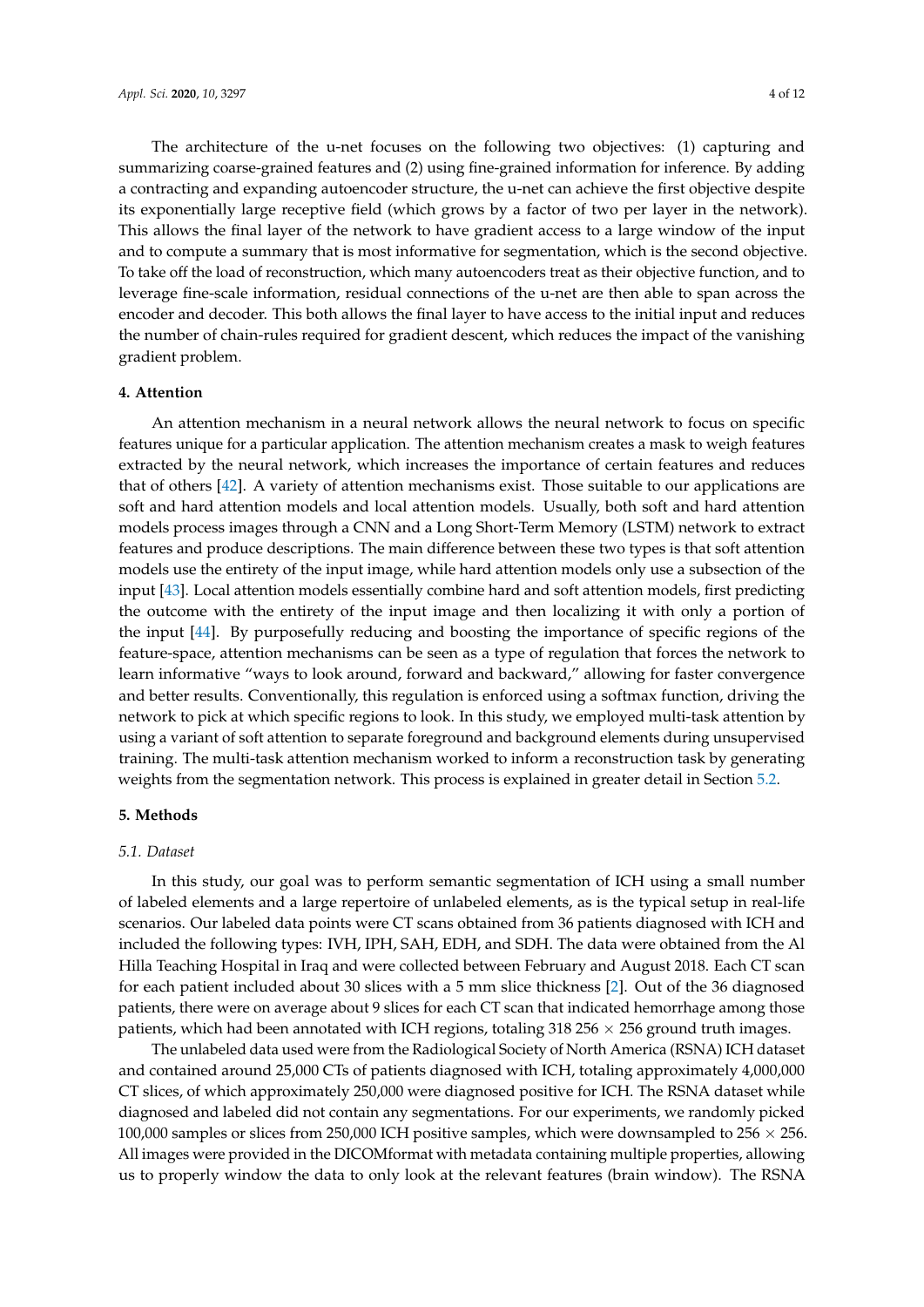recruited more than 60 volunteers to diagnose and classify more than 25,000 CT scans to assemble this dataset. The original de-identified CT studies were provided by Stanford University, Thomas Jefferson University, Unity Health Toronto, and Universidade Federal de São Paulo (UNIFESP) [\[35\]](#page-11-4).

#### <span id="page-4-0"></span>*5.2. Model Architecture*

In our study, we used a modified u-net architecture, as shown in Figure [1.](#page-4-1) In the early stage of our study, we found that using the full u-net on the limited data severely over-parameterized the network, leading to slow convergence and overfitting during training. To counter this, we reduced the number of layers for both the encoder and decoder. To compensate for the loss of encoder and decoder layers, we used transposed convolutions rather than upsampling blocks. Similar to the conventional u-net, each level of our network consisted of a convolution, a batch normalization, and then, a max pooling operation for the encoder and a transposed convolution and a batch normalization operation for the decoder. There were also residual concatenation connections that spanned across each level and the entire network, utilizing ReLUs for their activation function. Using this u-net, we ran three experiments: (1) pretraining the u-net's encoder on one of the larger classification datasets, then performing transfer learning on a smaller dataset for image segmentation; (2) performing supervised training using only labeled data; and (3) testing the proposed method of semi-supervised multi-task attention using both the larger unlabeled and smaller labeled datasets. For the first two tasks, we used the u-net shown in Figure [1.](#page-4-1) For the third task, the encoder and decoder structure was identical to Figure [1,](#page-4-1) except that the residual connections were removed for the second (unsupervised) decoder and that the output included two feature maps rather than one [\[34\]](#page-11-3).

<span id="page-4-1"></span>

**Figure 1.** Architecture of our modified u-net used in our models. Each convolution (blue) has a kernel size of  $3 \times 3$  and a padding of 1 to retain the image size. The pooling operation (green) has a kernel size of  $2 \times 2$  and a stride of 2, and similarly, the upconv (red) (or transposed convolution operator) also has a kernel size of  $2 \times 2$  with a stride of 2. The number of feature maps for each CNN block is noted above the block. This network is used as both the baseline pretrained model and the supervised model. The semi-supervised model has a similar network architecture except that the second autoencoder decoder does not have residual connections to the encoder, and the final output consists of two feature maps, rather than one.

For the semi-supervised learning problem, previous solutions have involved pretraining, proxy labeling, or proxy learning [\[45\]](#page-11-14). In this study, rather than directly training on the predicted segmentation labels generated by our model on unlabeled data, we instead used a multi-task attention mechanism to separate the foreground and background of the input image, and then tasked the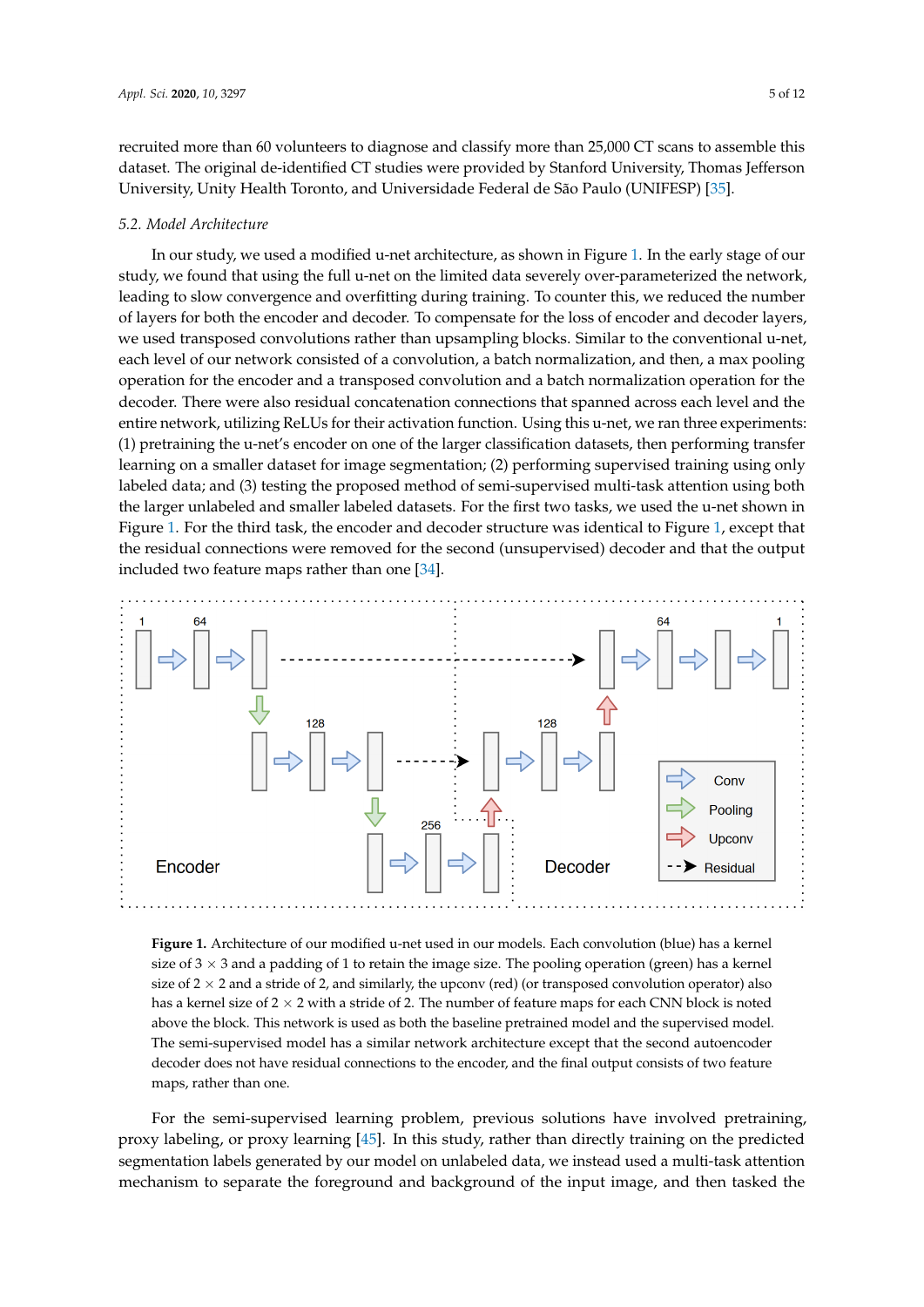unsupervised autoencoder to reconstruct both the foreground and the background. The supervised and unsupervised portions of the network were trained in a schedule alteration, which is described in more detail in Section [5.3.](#page-5-0) The model architecture is shown in Figure [2.](#page-5-1) Imposing multi-task reconstruction allowed the encoder to learn a wider range of features, which may not be present in a very limited training set. This would in turn improve the accuracy performance of the model even though it was trained with a limited number of labeled samples.

<span id="page-5-1"></span>

**Figure 2.** Semi-supervised attention network with one shared encoder (green) and two decoders. The first one (blue) is the same decoder shown in Figure [1,](#page-4-1) and the second one (red) is the same decoder except without residual connections (effectively making it an autoencoder when paired with the encoder). The color of an arrow signifies the gradient flow between the supervised and unsupervised portions of the model. The loss functions *Ls* and *Lu* correspond to the supervised and unsupervised loss, respectively. The training procedure, gradient flow, and loss functions are detailed in Section [5.3.](#page-5-0)

#### <span id="page-5-0"></span>*5.3. Training Procedure and Loss Functions*

While Chen et al. [\[34\]](#page-11-3) used both joint and alternating training strategies, after experimentation, we found that both strategies (especially when dealing with a very limited and volatile dataset) led to unstable behavior, causing the loss to explode early on in training. We instead proposed a curriculum learning strategy, which decayed with probability as training progressed. This mechanism regulated alternating learning, which is explained below.

Originally, Chen's alternating learning strategy optimized alternately the supervised portion of the network and the unsupervised portion of the network. In each run, the unsupervised training randomly picked data points from the larger dataset. For example, training the network with a labeled dataset of 100 points and an unlabeled dataset of 1000 points would proceed with first training the model's supervised portion with the 100 labeled points, then training the unsupervised portion with 100 randomly selected samples from the 1000 unlabeled data points. Through the experimental study, we found this method could lead to gradient explosions. We hypothesized that if the supervised portion of the network were inaccurate, the attention mechanism would identify the wrong portions of the image for the autoencoder to reconstruct. This pushed the weights of the autoencoder to change in the wrong direction, resulting in divergence.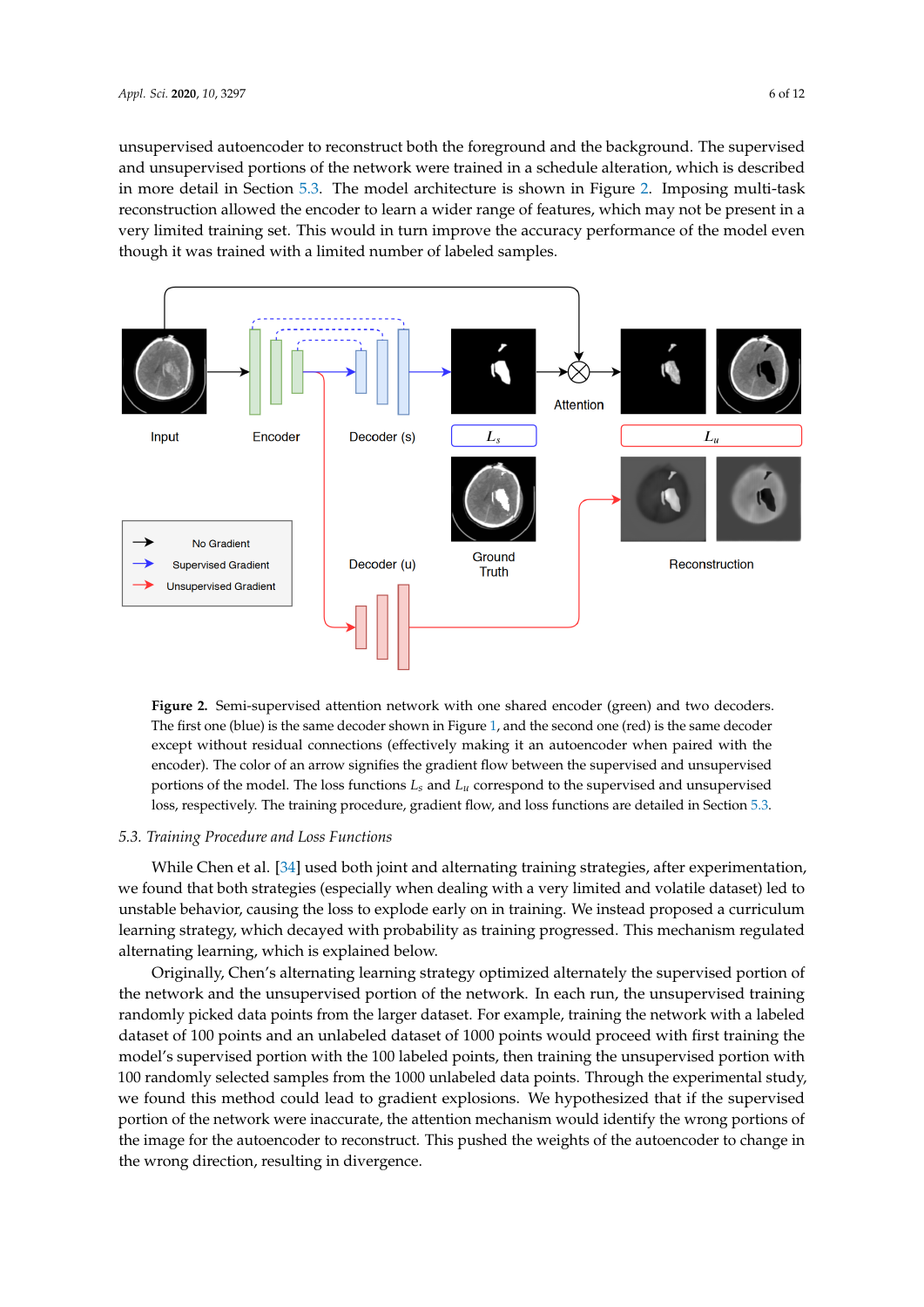To solve the encountered problem, we proposed to use an inverse sigmoid curriculum learning strategy, which is outlined next. Rather than alternating equally between training the supervised and unsupervised portion of the network, we decided which portion to train based on a Bernoulli random variable with parameter *p*, where  $p = f(x)$  and *x* is the current epoch. Let  $f(x) = \max\left(\frac{k}{k+\exp(\frac{x}{k})}, 0.5\right)$ , where *k* is a preset hyperparameter. This allowed the algorithm at the start of the training to optimize mainly the supervised portion of the model, then eventually converge to Chen's alternating training algorithm. This version of the inverse-sigmoid learning curriculum was first introduced by Bengio et al. [\[46\]](#page-11-15) when training forecasting systems. We found in our experimental study that this curriculum learning strategy produced better results, which will be shown later, in comparison to other training methods.

The loss functions *L<sup>s</sup>* and *Lu*, shown in Figure [2,](#page-5-1) are the Jaccard loss and Weighted Mean Squared Error (WMSE), respectively. Formally, the *L<sup>u</sup>* loss is defined in Equation [\(1\)](#page-6-1), which weighs the MSE of the foreground and background reconstruction by the size of the segmentation as follows:

<span id="page-6-1"></span>
$$
L_u = \frac{\sum \tilde{y}_b^{(i)}}{N} \text{MSE}[x \odot \tilde{y}_b, \hat{y}_b] + \frac{\sum \tilde{y}_f^{(i)}}{N} \text{MSE}[x \odot \tilde{y}_f, \hat{y}_f]
$$
(1)

where  $\tilde{y}$  and  $\hat{y}$  are the predictions of the reconstruction and segmentation paths, respectively, for the background (*b*) and foreground (*f*); *N* is the number of voxels in an input image *x*; and  $\odot$  is the Hadamard product [\[34\]](#page-11-3).

To show the effectiveness of our semi-supervised model, we trained and tested our model with N-fold cross-validation, where the training set contained 20%, 50%, and 80% of the labeled data, corresponding to the 5-fold, 2-fold, and 5-fold cross-validation schemes, respectively. In an N-fold cross-validation procedure, also called the Leave-One-Person-Out (LOPO) procedure, the dataset is divided into N folds, in which N-1folds are used for training and one for validation. This procedure is repeated N times until all of the folds are used once for validation. Because our dataset was relatively small, our model was trained with the Limited Broyden–Fletcher–Goldfarb–Shannon (L-BFGS) algorithm, a quasi-Newtonian optimizer, for the supervised portion and the Adam optimizer for the unsupervised version. We used a learning rate of 10−<sup>4</sup> , trained for 4000 epochs, and set *k* in our decay function to be 40.

#### *5.4. Performance Metrics*

To measure the performance of our model, we used both the Sørensen–Dice coefficient (or simply Dice coefficient) and Jaccard coefficient, shown in Equations [\(2\)](#page-6-2) and [\(3\)](#page-6-3), respectively.

<span id="page-6-2"></span>
$$
Dice = 2 * \frac{|\hat{y} \cap y|}{|\hat{y}| + |y|}
$$
 (2)

<span id="page-6-3"></span>
$$
Jaccard = \frac{|\hat{y} \cap y|}{|\hat{y} \cup y|} \tag{3}
$$

where  $\hat{y}$  and  $y$  represent the predicted and ground truth, respectively. In our case,  $y$  and  $\hat{y}$  are the observed and predicted segmentation regions of ICH, respectively.

Both metrics, which range from 0 to 1, gauge the similarity, or overlap, of two sets; however, unlike the Dice coefficient, the Jaccard coefficient satisfies the triangular inequality and is, therefore, a proper distance measure. This is why it is preferred to optimize the Jaccard coefficient rather than the Dice coefficient, though they often produce similar results.

#### <span id="page-6-0"></span>**6. Results**

In the experimental study, we evaluated the performance of the trained models in terms of both Dice and Jaccard coefficients and averaged the results for each individual run during cross-validation. The results, which are given in Table [1,](#page-7-0) show that our semi-supervised model beat all other models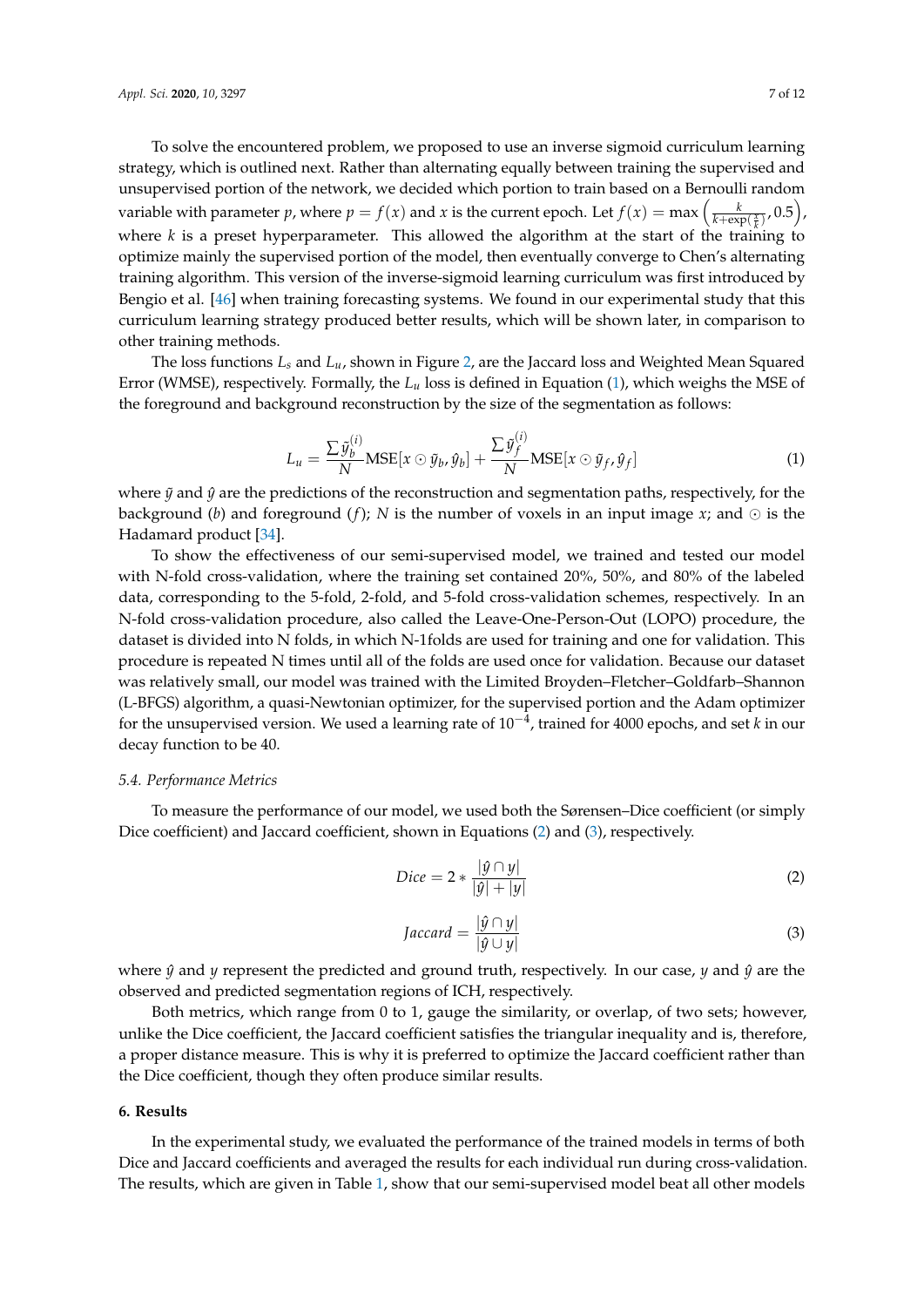tested, independently of the amount of data used to train them. However, it was interesting to see that the margin of performance gain decreased between the supervised and semi-supervised models as the amount of data used to train increased. This was because the semi-supervised methodology promoted feature learning through the reconstruction of the background and foreground after attention was introduced during a segmentation task.

While Hssayeni et al. was the only other research team to train and test on the same dataset as our team; other teams have developed ICH segmentation models that operated on other datasets. In Table [2,](#page-7-1) we show the Dice (Jaccard) coefficients of our best performing model compared with some other models and the amount of training data used. While Chang et al. [\[9\]](#page-9-8) were able to get higher Dice and Jaccard coefficients than us, they did so with 160 times the training samples, which was an expected result due to the universal approximation theorem.

<span id="page-7-0"></span>**Table 1.** Dice (Jaccard) coefficients obtained by various methods trained with 20%, 50%, and 80% of ground truth data. The first row corresponds to the u-net employed in Hssayeni et al.; the second row corresponds to Chen et al.'s algorithm applied directly on our two datasets; the third row corresponds to our modified u-net pretrained on the classification task from the RSNA dataset; the fourth row corresponds to our modified u-net trained only in a supervised fashion; and the fifth row corresponds to our model combining the modified u-net and unsupervised attention autoencoder with curriculum learning.

| Data Used           | 20%        | 50%        | $80\%$     |
|---------------------|------------|------------|------------|
| Hssayeni et al. [2] |            |            | 0.31(0.18) |
| Chen et al. [34]    | Diverged   | Diverged   | Diverged   |
| Pretrained          | 0.33(0.20) | 0.44(0.28) | 0.61(0.44) |
| Supervised          | 0.31(0.18) | 0.42(0.27) | 0.61(0.44) |
| Semi-Supervised     | 0.44(0.28) | 0.51(0.34) | 0.67(0.50) |

<span id="page-7-1"></span>Table 2. Dice (Jaccard) coefficients obtained by various methods for semantic segmentation of ICHs along with the number of training samples used. Chang et al. and Kuang et al. used different datasets from the one used by Hssayeni et al. and us. Most notably, our algorithm is shown to beat Kuang et al.'s algorithm despite only having access to a third of the labeled data. † Chang's dataset composed of approximately 901 patients totaling approximately 40,000 images containing ICH. ‡ Kuang's dataset comprised of approximately 90 patients. With approximately 80 depth slices per 3D CT sample, we estimate the amount of information contained within his dataset to be equivalent to approximately 720 data points.

| Method              | <b>Training Samples</b> | Dice (Jaccard) |
|---------------------|-------------------------|----------------|
| Hssayeni et al. [2] | 254                     | 0.31(0.18)     |
| Chang et al. [9]    | $40,000^+$              | 0.85(0.74)     |
| Kuang et al. [14]   | $720 \pm$               | 0.65(0.48)     |
| Cho et al. [21]     | 6000                    | 0.62(0.45)     |
| Proposed            | 254                     | 0.67(0.50)     |

To help us to appreciate the effectiveness of the proposed model, Figure [3](#page-8-1) shows some examples of the ICH segmentation across the performance spectrum. The results were obtained by our semi-supervised model with 80% of data for training.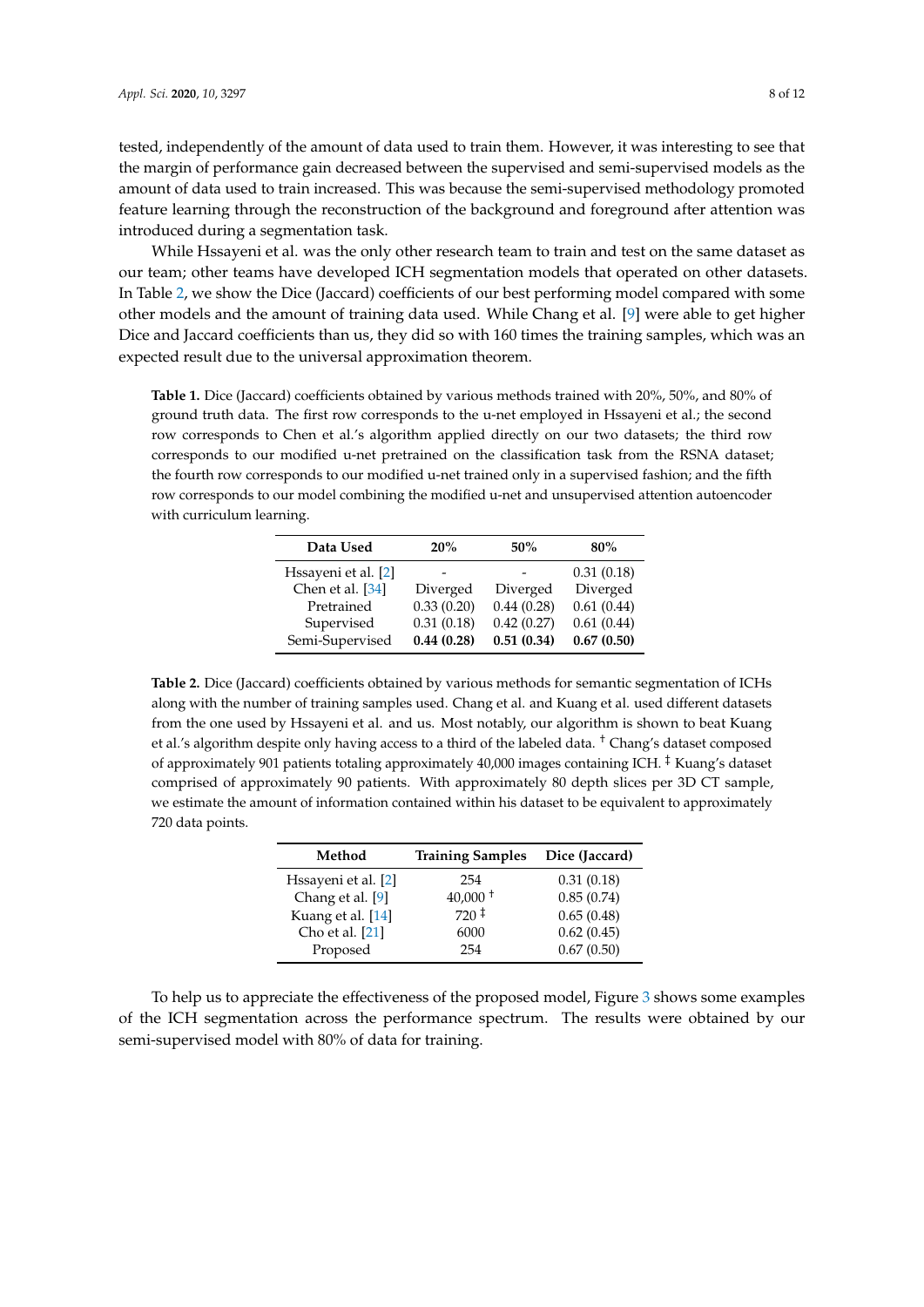<span id="page-8-1"></span>

**Figure 3.** Ground truth and prediction pulled from our segmentation model (semi-supervised trained on 80% of our data). The corresponding Dice (Jaccard) coefficient values are also given. Purple regions indicate intracranial hemorrhages. Please be advised that optimizing either Dice or Jaccard coefficients produced almost identical segmentation results visually; therefore, only one predicted image for each example is shown.

## <span id="page-8-0"></span>**7. Conclusions**

Intracranial Hemorrhage (ICH) is a severe condition with extremely high rates of mortality. Identification and segmentation of CT scans of patients suspected of suffering ICH are vital to formulating treatment and surgery plans. Despite the importance of this issue, there are very few reliable solutions to ICH segmentation without a medical professional. Therefore, it is imperative to design accurate and robust methods to segment ICH areas from CT scans. With high enough accuracy rates, these models could potentially outperform trained professionals, leading to fewer false-negative ICH detections. Unfortunately, due to the cost and nature of acquiring expert-labeled CT scans of ICH patients, the repository for training data for newer deep learning algorithms is often not enough to produce robust segmentation models.

In this paper, we proposed a modified u-net and curriculum learning strategy for the semi-supervised model initially introduced by Chen et al. [\[34\]](#page-11-3) to segment ICH regions from patient CT scans automatically. The adopted curriculum learning strategy solved the gradient explosion problem that was encountered during our experiments of Chen's alternate learning method. The central idea of this training procedure was to optimize mainly the supervised portion of the model at the beginning, then eventually converge to Chen's alternating learning algorithm. This new model worked with a small labeled dataset and a large unlabeled dataset. With our segmentation model, we trained and tested a purely supervised version and pretrained modified u-net and showed that our model surpassed both regardless of the amount of data used to train it.

This being said, the Dice and Jaccard coefficients of our final solutions were still far from perfect. Due to the volatile nature of performing machine learning on small datasets, we could not guarantee the integrity of this algorithm when extended to different domains and datasets. While we could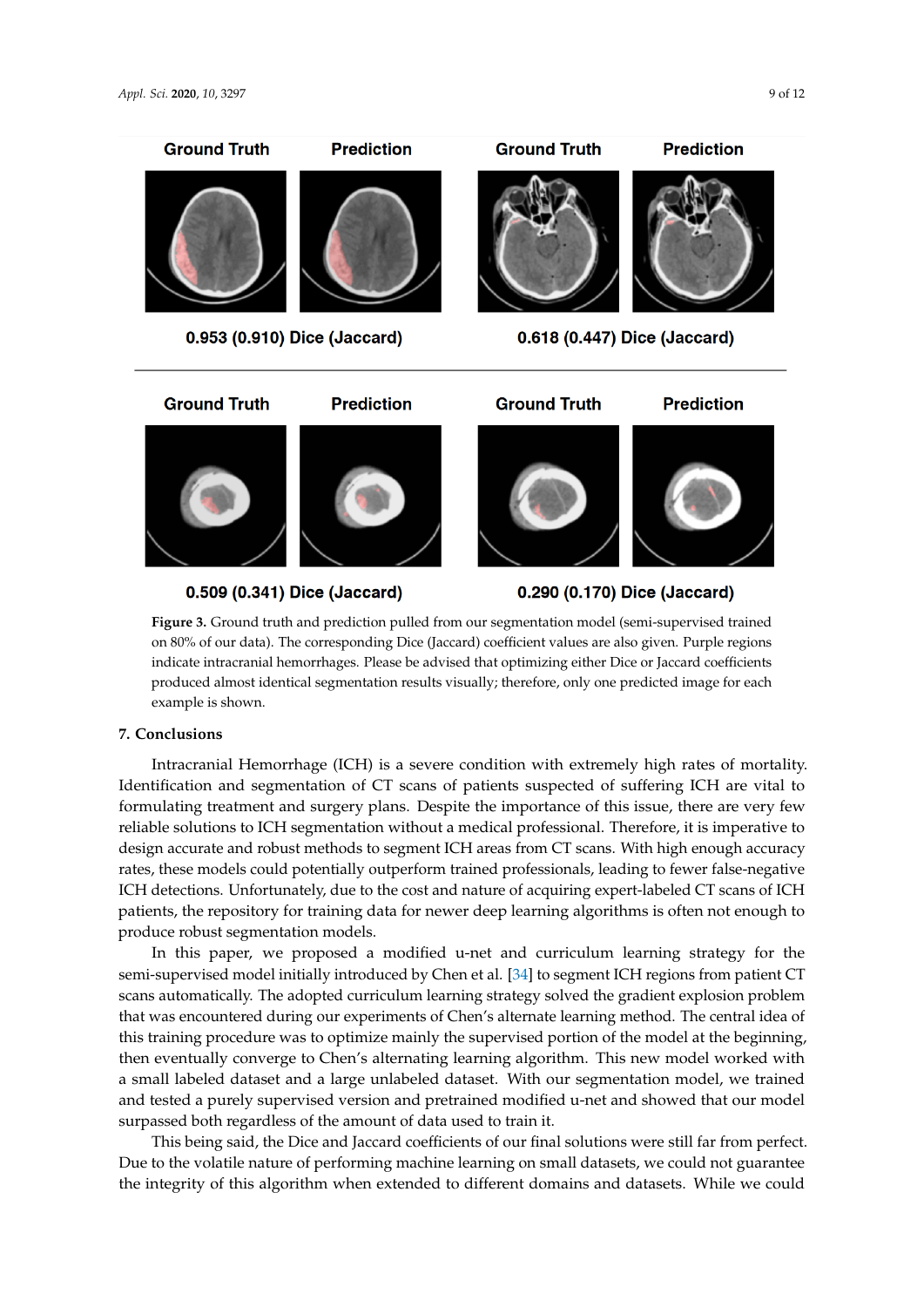empirically show that our algorithm had an improved stability compared to the original method proposed by Chen et al. [\[34\]](#page-11-3), more work and experimentation need to be done with a variety of tasks and datasets to confirm the reliability of its results.

In the future research, we plan to study ways to improve the accuracy and robustness of the segmentation model. As seen in Figure [3,](#page-8-1) one issue that our model encountered was the inability to segment smaller regions while optimizing larger ones. This is a common problem in semantic segmentation and is mainly due to class imbalance. A future direction is to integrate the semi-supervised model with other loss functions, say Tversky loss [\[47\]](#page-11-16), to combat class imbalance.

**Author Contributions:** Conceptualization, J.L.W.; methodology, J.L.W.; software, J.L.W.; validation, J.L.W.; formal analysis, J.L.W.; investigation, J.L.W.; resources, H.Z.; data curation, A.K.I.; writing, original draft preparation, J.L.W. and H.F.; writing, review and editing, J.L.W., H.F., and H.Z.; visualization, J.L.W.; supervision, H.Z.; project administration, H.Z. All authors read and agreed to the published version of the manuscript.

**Funding:** This research received no external funding.

**Conflicts of Interest:** The authors declare no conflict of interest.

## **Abbreviations**

The following abbreviations are used in this manuscript:

- ICH Intracranial Hemorrhage
- IVH Intraventricular Hemorrhage
- IPH Intraparenchymal Hemorrhage
- SAH Subarachnoid Hemorrhage
- EDH Epidural Hemorrhage
- SDH Subdural Hemorrhage
- CNN Convolutional Neural Network
- ReLU Rectified Linear Unit
- LSTM Long Short-Term Memory network
- RSNA Radiological Society of North America
- WMSE Weighted Mean Squared Error

## **References**

- <span id="page-9-0"></span>1. Caceres, A.J.; Goldstein, J.N. Intracranial Hemorrhage. *Emerg. Med. Clin. N. Am.* **2012**. [\[CrossRef\]](http://dx.doi.org/10.1016/j.emc.2012.06.003)
- <span id="page-9-1"></span>2. Hssayeni, M.D.; Croock, M.S.; Al-Ani, A.; Al-khafaji, H.F.; Yahya, Z.A.; Ghoraani, B. Intracranial Hemorrhage Segmentation Using Deep Convolutional Model. *arXiv* **2019**, arXiv:1910.08643.
- <span id="page-9-2"></span>3. Litjens, G.J.S.; Kooi, T.; Bejnordi, B.E.; Setio, A.A.A.; Ciompi, F.; Ghafoorian, M.; van der Laak, J.A.W.M.; van Ginneken, B.; Sánchez, C.I. A Survey on Deep Learning in Medical Image Analysis. *Med. Image Anal.* **2017**, *42*, 60–88. [\[CrossRef\]](http://dx.doi.org/10.1016/j.media.2017.07.005) [\[PubMed\]](http://www.ncbi.nlm.nih.gov/pubmed/28778026)
- <span id="page-9-3"></span>4. Chilamkurthy, S.; Ghosh, R.; Tanamala, S.; Biviji, M.; Campeau, N.G.; Venugopal, V.K.; Mahajan, V.; Rao, P.; Warier, P. Development and Validation of Deep Learning Algorithms for Detection of Critical Findings in Head CT Scans. *arXiv* **2018**, arXiv:1803.05854.
- <span id="page-9-4"></span>5. Kervadec, H.; Dolz, J.; Granger, E.; Ayed, I.B. Curriculum semi-supervised segmentation. *arXiv* **2019**, arXiv:1904.05236.
- <span id="page-9-5"></span>6. Kervadec, H.; Dolz, J.; Tang, M.; Granger, E.; Boykov, Y.; Ayed, I.B. Constrained-CNN losses forweakly supervised segmentation. *Med. Image Anal.* **2018**, *54*, 88–99. [\[CrossRef\]](http://dx.doi.org/10.1016/j.media.2019.02.009)
- <span id="page-9-6"></span>7. Gao, X.; Hui, R.; Tian, Z. Classification of CT brain images based on deep learning networks. *Comput. Methods Programs Biomed.* **2016**, *138*. [\[CrossRef\]](http://dx.doi.org/10.1016/j.cmpb.2016.10.007)
- <span id="page-9-7"></span>8. Anthimopoulos, M.; Christodoulidis, S.; Ebner, L.; Christe, A.; Mougiakakou, S. Lung Pattern Classification for Interstitial Lung Diseases Using a Deep Convolutional Neural Network. *IEEE Trans. Med. Imaging* **2016**, *35*, 1207–1216. [\[CrossRef\]](http://dx.doi.org/10.1109/TMI.2016.2535865)
- <span id="page-9-8"></span>9. Chang, P.; Kuoy, E.; Grinband, J.; Weinberg, B.; Thompson, M.; Homo, R.; Chen, J.; Abcede, H.; Shafie, M.; Sugrue, L.; et al. Hybrid 3D/2D Convolutional Neural Network for Hemorrhage Evaluation on Head CT. *Am. J. Neuroradiol.* **2018**, *39*, 1609–1616. [\[CrossRef\]](http://dx.doi.org/10.3174/ajnr.A5742)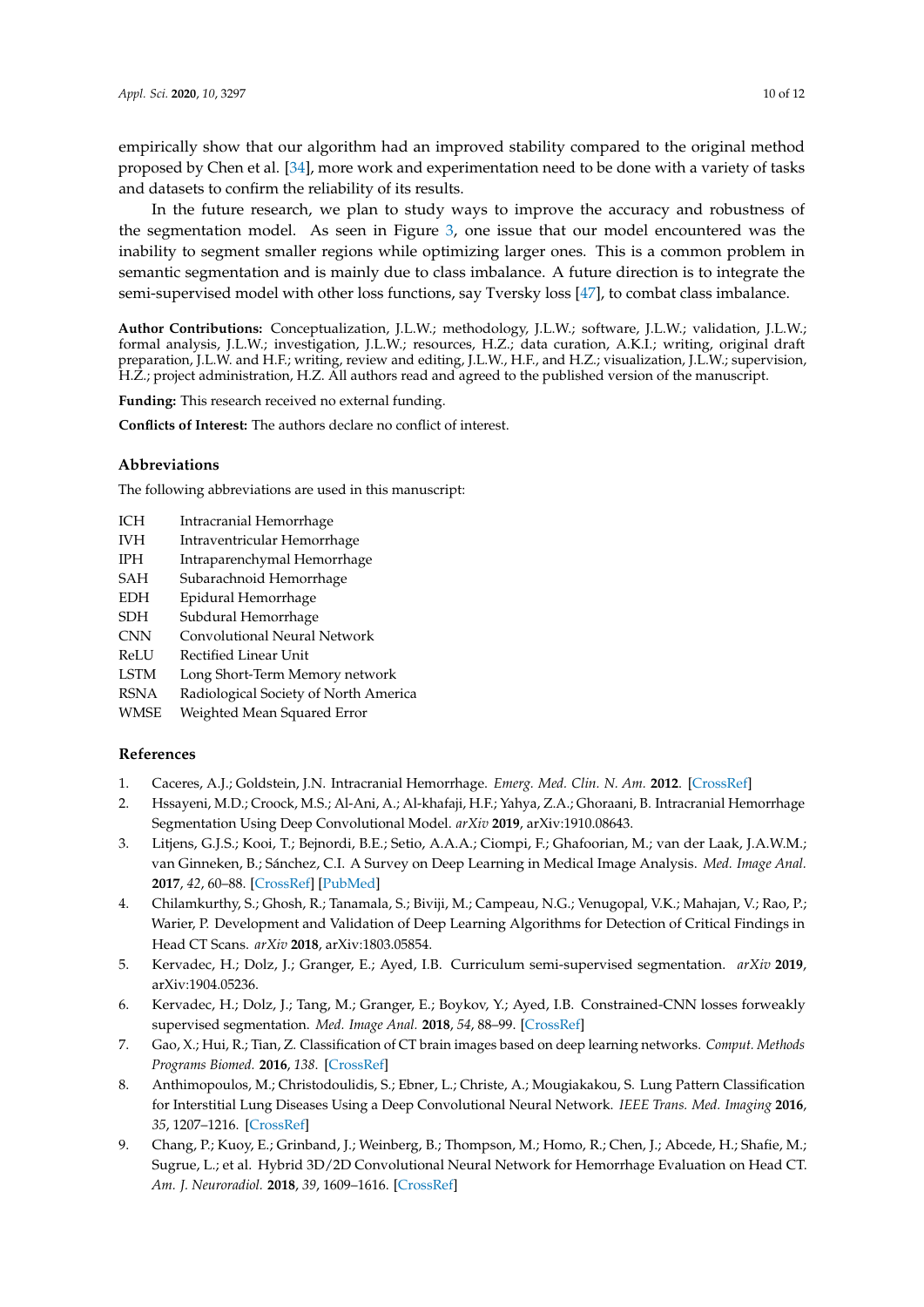- 10. Ye, H.; Gao, F.; Yin, Y.; Guo, D.; Zhao, P.; Lu, Y.; Wang, X.; Bai, J.; Cao, K.; Song, Q.; et al. Precise diagnosis of intracranial hemorrhage and subtypes using a three-dimensional joint convolutional and recurrent neural network. *Eur. Radiol.* **2019**, *29*, 6191–6201. [\[CrossRef\]](http://dx.doi.org/10.1007/s00330-019-06163-2)
- <span id="page-10-0"></span>11. Bar, A.; Mauda, M.; Turner, Y.; Safadi, M.; Elnekave, E. Improved ICH classification using task-dependent learning. *arXiv* **2019**, arXiv:1907.00148.
- <span id="page-10-1"></span>12. Li, Y.; Wu, J.; Li, H.; Li, D.; Du, X.; Chen, Z.; Jia, F.; Hu, Q. Automatic Detection of the Existence of Subarachnoid Hemorrhage from Clinical CT Images. *J. Med. Syst.* **2012**, *36*, 1259–1270. [\[CrossRef\]](http://dx.doi.org/10.1007/s10916-010-9587-8) [\[PubMed\]](http://www.ncbi.nlm.nih.gov/pubmed/20827565)
- 13. Lee, H.; Yune, S.; Mansouri, M.; Kim, M.; Tajmir, S.H.; Guerrier, C.E.; Ebert, S.A.; Pomerantz, S.R.; Romero, J.M.; Kamalian, S.; et al. An explainable deep-learning algorithm for the detection of acute intracranial haemorrhage from small datasets. *Nat. Biomed. Eng.* **2018**, *3*, 173–182. [\[CrossRef\]](http://dx.doi.org/10.1038/s41551-018-0324-9) [\[PubMed\]](http://www.ncbi.nlm.nih.gov/pubmed/30948806)
- <span id="page-10-2"></span>14. Kuang, H.; Menon, B.K.; Qiu, W. Segmenting Hemorrhagic and Ischemic Infarct Simultaneously From Follow-Up Non-Contrast CT Images in Patients with Acute Ischemic Stroke. *IEEE Access* **2019**, *7*, 39842–39851. [\[CrossRef\]](http://dx.doi.org/10.1109/ACCESS.2019.2906605)
- <span id="page-10-3"></span>15. Prakash, K.N.B.; Zhou, S.; Morgan, T.C.; Hanley, D.F.; Nowinski, W.L. Segmentation and quantification of intra-ventricular/cerebral hemorrhage in CT scans by modified distance regularized level set evolution technique. *Int. J. Comput. Assist. Radiol. Surg.* **2012**, *7*, 785–798. [\[CrossRef\]](http://dx.doi.org/10.1007/s11548-012-0670-0) [\[PubMed\]](http://www.ncbi.nlm.nih.gov/pubmed/22293946)
- <span id="page-10-4"></span>16. Kuo, W.; Häne, C.; Yuh, E.L.; Mukherjee, P.; Malik, J. Cost-Sensitive Active Learning for Intracranial Hemorrhage Detection. *arXiv* **2018**, arXiv:1809.02882.
- <span id="page-10-5"></span>17. Yuh, E.L.; Gean, A.D.; Manley, G.T.; Callen, A.L.; Wintermark, M. Computer-Aided Assessment of Head Computed Tomography (CT) Studies in Patients with Suspected Traumatic Brain Injury. *J. Neurotrauma* **2008**, *25*, 1163–1172. [\[CrossRef\]](http://dx.doi.org/10.1089/neu.2008.0590)
- <span id="page-10-6"></span>18. Shahangian, B.; Pourghassem, H. Automatic brain hemorrhage segmentation and classification algorithm based on weighted grayscale histogram feature in a hierarchical classification structure. *Biocybern. Biomed. Eng.* **2015**, *36*. [\[CrossRef\]](http://dx.doi.org/10.1016/j.bbe.2015.12.001)
- <span id="page-10-7"></span>19. Kuo, W.; Häne, C.; Mukherjee, P.; Malik, J.; Yuh, E. Expert-level detection of acute intracranial hemorrhage on head computed tomography using deep learning. *Proc. Natl. Acad. Sci. USA* **2019**, *116*, 201908021. [\[CrossRef\]](http://dx.doi.org/10.1073/pnas.1908021116)
- <span id="page-10-8"></span>20. Kuo, W.; Häne, C.; Yuh, E.L.; Mukherjee, P.; Malik, J. PatchFCN for Intracranial Hemorrhage Detection. *arXiv* **2018**, arXiv:1806.03265.
- <span id="page-10-9"></span>21. Cho, J.; Choi, I.; Kim, J.; Jeong, S.; Lee, Y.S.; Park, J.; Kim, J.; Lee, M. Affinity Graph Based End-to-End Deep Convolutional Networks for CT Hemorrhage Segmentation. In Proceedings of the 2019 International Conference on Neural Information Processing, Sydney, Australia, 12–15 December 2019; pp. 546–555. [\[CrossRef\]](http://dx.doi.org/10.1007/978-3-030-36708-4_45)
- <span id="page-10-10"></span>22. Sivanesan, U.; Braga, L.H.; Sonnadara, R.R.; Dhindsa, K. Unsupervised Medical Image Segmentation with Adversarial Networks: From Edge Diagrams to Segmentation Maps. *arXiv* **2019**, arXiv:1911.05140.
- <span id="page-10-11"></span>23. Moriya, T.; Roth, H.R.; Nakamura, S.; Oda, H.; Nagara, K.; Oda, M.; Mori, K. Unsupervised segmentation of 3D medical images based on clustering and deep representation learning. *arXiv* **2018**, arXiv:1804.03830. doi:10.1117/12.2293414.
- <span id="page-10-12"></span>24. Bourlard, H.; Kamp, Y. Auto-Association by Multilayer Perceptrons and Singular Value Decomposition. *Biol. Cybern.* **1988**, *59*, 291–294. [\[CrossRef\]](http://dx.doi.org/10.1007/BF00332918) [\[PubMed\]](http://www.ncbi.nlm.nih.gov/pubmed/3196773)
- <span id="page-10-13"></span>25. Montúfar, G. Restricted Boltzmann Machines: Introduction and Review. *arXiv* **2018**, arXiv:1806.07066.
- <span id="page-10-15"></span><span id="page-10-14"></span>26. Koo, J.; Klabjan, D. Improved Classification Based on Deep Belief Networks. *arXiv* **2018**, arXiv:1804.09812.
- 27. Salakhutdinov, R.; Hinton, G. Deep Boltzmann Machines. In Proceedings of the Twelth International Conference on Artificial Intelligence and Statistics, Clearwater, FL, USA, 16–19 April 2009; van Dyk, D., Welling, M., Eds.; PMLR: Clearwater Beach, FL, USA, 2009; Volume 5, pp. 448–455.
- <span id="page-10-16"></span>28. Goodfellow, I.; Pouget-Abadie, J.; Mirza, M.; Xu, B.; Warde-Farley, D.; Ozair, S.; Courville, A.; Bengio, Y. Generative Adversarial Nets. In *Advances in Neural Information Processing Systems 27*; Ghahramani, Z., Welling, M., Cortes, C., Lawrence, N.D., Weinberger, K.Q., Eds.; Curran Associates, Inc.: Nice, France, 2014; pp. 2672–2680.
- <span id="page-10-17"></span>29. Raza, K.; Singh, N.K. A Tour of Unsupervised Deep Learning for Medical Image Analysis. *arXiv* **2018**, arXiv:1812.07715.
- <span id="page-10-18"></span>30. Luc, P.; Couprie, C.; Chintala, S.; Verbeek, J. Semantic Segmentation using Adversarial Networks. *arXiv* **2016**, arXiv:1611.08408.